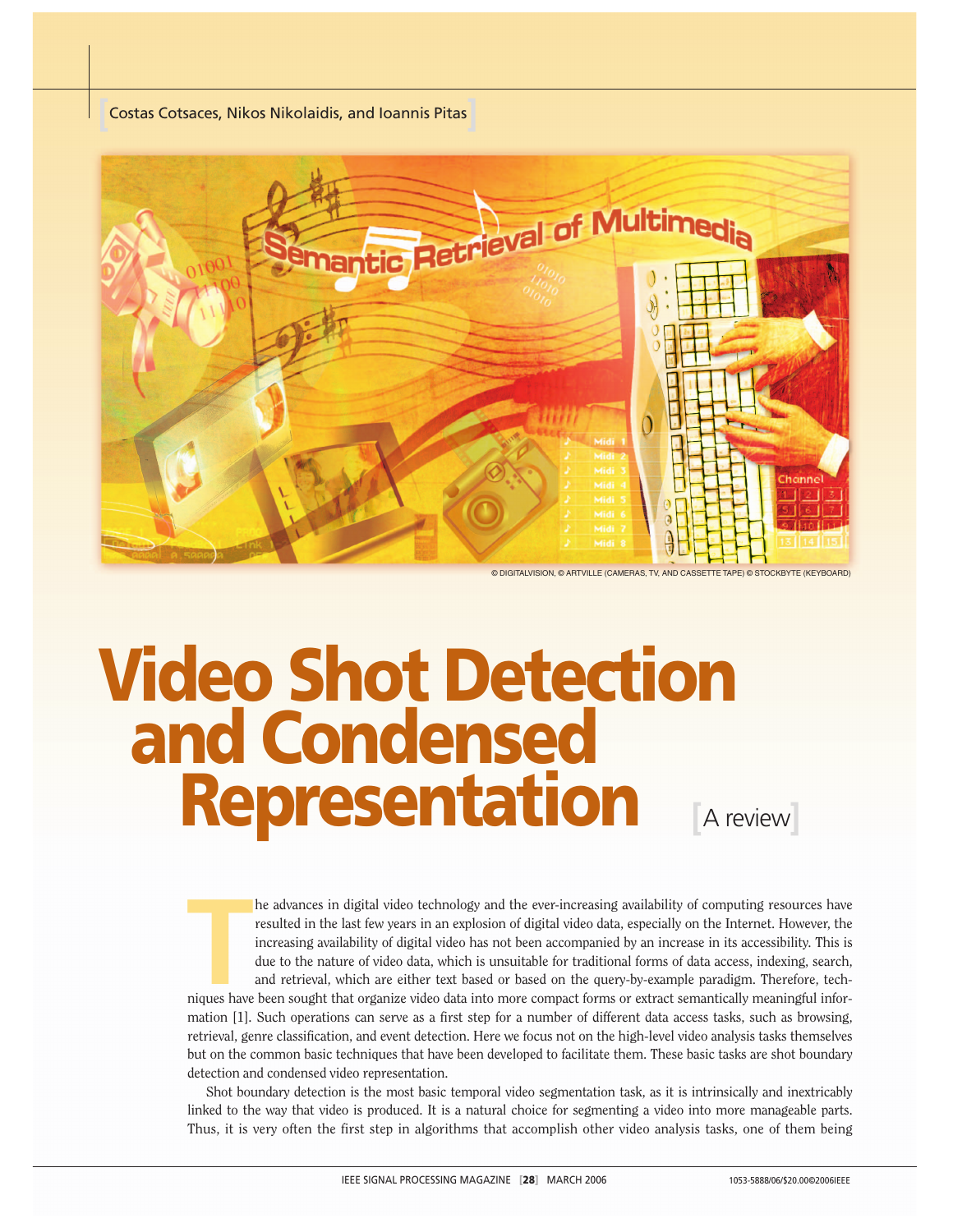condensed video representation as described below. In the case of video retrieval, a video index is much smaller and thus easier to construct and use if it references whole video shots rather than every video frame. Since scene changes almost always happen on a shot change, shot boundary detection is indispensable as a first step for scene boundary detection. Finally, shot transitions provide convenient jump points for video browsing. Condensed representation is the extraction of a characteristic set of either independent frames or short sequences from a video. This can be used as a substitute for the whole video for the purposes of indexing, comparison, and categorization. It is also especially useful for video browsing. The article by Xiong et al. [25] provides a detailed account of condensed video representation applications.

The results of both shot boundary detection and condensed video representation do not need to be immediately directed to the above applications; they may instead be stored as metadata and used when they are needed. This can be achieved by the use of standards, such as MPEG-7 [2], which contain appropriate specifications for the description of shots, scenes, and various types of condensed representation.

Several reviews on shot boundary detection have been published in the last decade [3]–[6], yet none later than 2001. There is little review work on the subject of condensed video representation published in refereed journals.

#### **SHOT BOUNDARY DETECTION**

The concept of temporal image sequence (video) segmentation is not a new one, as it dates back to the first days of motion pictures, well before the introduction of computers. Motion picture specialists perceptually segment their works into a hierarchy of partitions. A video (or film) is completely and disjointly segmented into a sequence of scenes, which are subsequently segmented into a sequence of shots. The concept of a scene (also called a story unit) is much older than motion pictures, ultimately originating in the theater. Traditionally, a scene is a continuous sequence that is temporally and spatially cohesive in the real world but not necessarily cohesive in the projection of the real world on film. On the other hand, shots originate with the invention of motion cameras and are defined as the longest continuous sequence that originates from a single camera take, which is what the camera images in an uninterrupted run, as shown in Figure 1.

In general, the automatic segmentation of a video into scenes ranges from very difficult to intractable. On the other hand, video segmentation into shots is both exactly defined and characterized by distinctive features of the video stream itself. This is because video content within a shot tends to be continuous, due to the continuity of both the physical scene and the parameters (motion, zoom, focus) of the camera that images it. Therefore, in principle, the detection of a shot change between two adjacent frames simply requires the computation of an appropriate continuity or similarity metric. However, this simple concept has three major complications.



**[FIG1] Schematic sketch of scenes and shots as defined by the video production process: (a) the actual objects (or people) that are imaged, which are spatio-temporally coherent and thus comprise a scene; (b) continuous segments imaged by different cameras (takes); (c) the editing process that creates shots from takes.**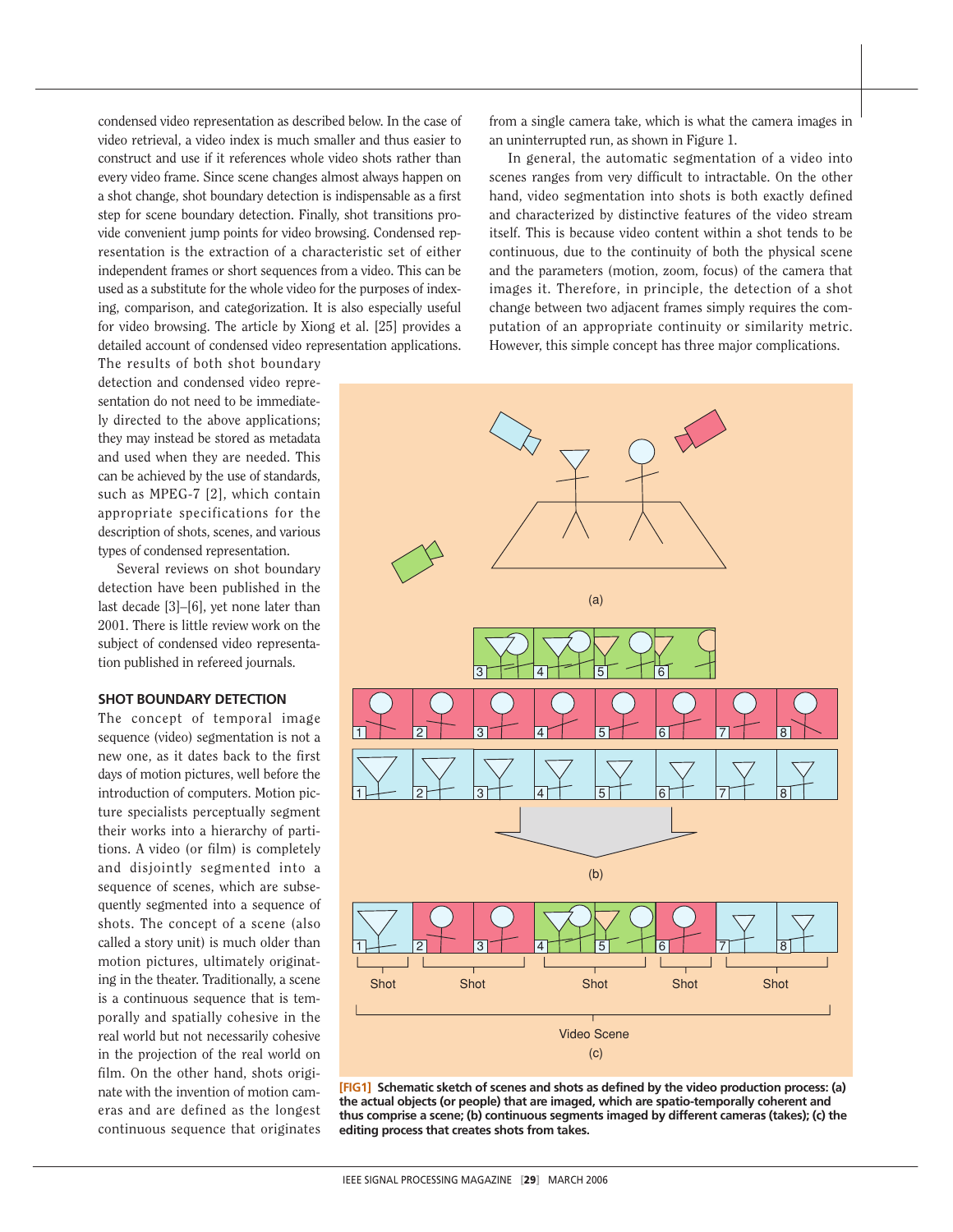The first, and most obvious one, is defining a continuity metric for the video in such a way that it is insensitive to gradual changes in camera parameters, lighting, and physical scene content, easy to compute, and discriminant enough to be useful. The simplest way to do this is to extract one or more scalar or vector features from each frame and define distance functions on the feature domain. Alternatively, the features themselves can be used either for clustering the frames into shots or for detecting shot transition patterns.

The second complication is deciding which values of the continuity metric correspond to a shot change and which do not. This is not trivial, since the feature variation within certain shots can exceed the respective variation across shots. Decision methods for shot boundary detection include fixed thresholds, adaptive thresholds, and statistical detection methods.

The third complication, and the most difficult to handle, is the fact that not all shot changes are abrupt. Using motion picture terminology, changes between shots can belong to the following categories, some of which are illustrated in Figure 2:



**[FIG2] Examples of gradual transitions from the TRECVID 2003 corpus: (a) a dissolve between shots with similar color content; (b) a dissolve between shots with dissimilar color content; (c) fade; (d) a wipe of the "door'' variety; (e) a wipe of the "grill'' variety; and (f) a computer-generated special effect transition between shots.**

1) *Cut*: This is the classic abrupt change case, where one frame belongs to the disappearing shot and the next one to the appearing shot.

2) *Dissolve:* In this case, the last few frames of the disappearing shot temporally overlap with the first few frames of the appearing shot. During the overlap, the intensity of the disappearing shot decreases from normal to zero (fade out), while that of the appearing shot increases from zero to normal (fade in).

3) *Fade:* Here, first the disappearing shot fades out into a blank frame, and then the blank frame fades into the appearing shot.

4) *Wipe:* This is actually a set of shot change techniques, where the appearing and disappearing shots coexist in different spatial regions of the intermediate video frames, and the region occupied by the former grows until it entirely replaces the latter.

5) *Other transition types:* There is a multitude of inventive special effects techniques used in motion pictures. They are, in general, very rare and difficult to detect.

## *COMPONENTS OF SHOT BOUNDARY DETECTION ALGORITHMS*

As previously mentioned, shot boundary detection algorithms work by extracting one or more features from a video frame or a subset of it, called a region of interest (ROI). An algorithm can then use different methods to detect shot changes from these features. Since there are many different ways the above components can be combined, we have chosen not to provide a hierarchical decomposition of different classes of algorithms. Instead we present below the different choices that can be made for each component, along with their advantages and disadvantages. These can then be combined more or less freely to design a shot detection algorithm.

### FEATURES USED

Almost all shot change detection algorithms reduce the large dimensionality of the video domain by extracting a small number of features from one or more regions of interest in each video frame. Such features include:

1) *Luminance/color:* The simplest feature that can be used to characterize an ROI is its average grayscale luminance. This, however, is susceptible to illumination changes. A more robust choice is to use one or more statistics (e.g., averages) of the values in a suitable color space [7]–[9], like hue saturation value (HSV).

2) *Luminance/color histogram:* A richer feature for an ROI is the grayscale or color histogram. Its advantage is that it is quite discriminant, easy to compute, and mostly insensitive to translational, rotational, and zooming camera motions. For these reasons, it is widely used [10], [11].

3) *Image edges:* An obvious choice for characterizing an ROI is its edge information [9], [12]. The advantage of this feature is that it is sufficiently invariant to illumination changes and several types of motion, and it is related to the human visual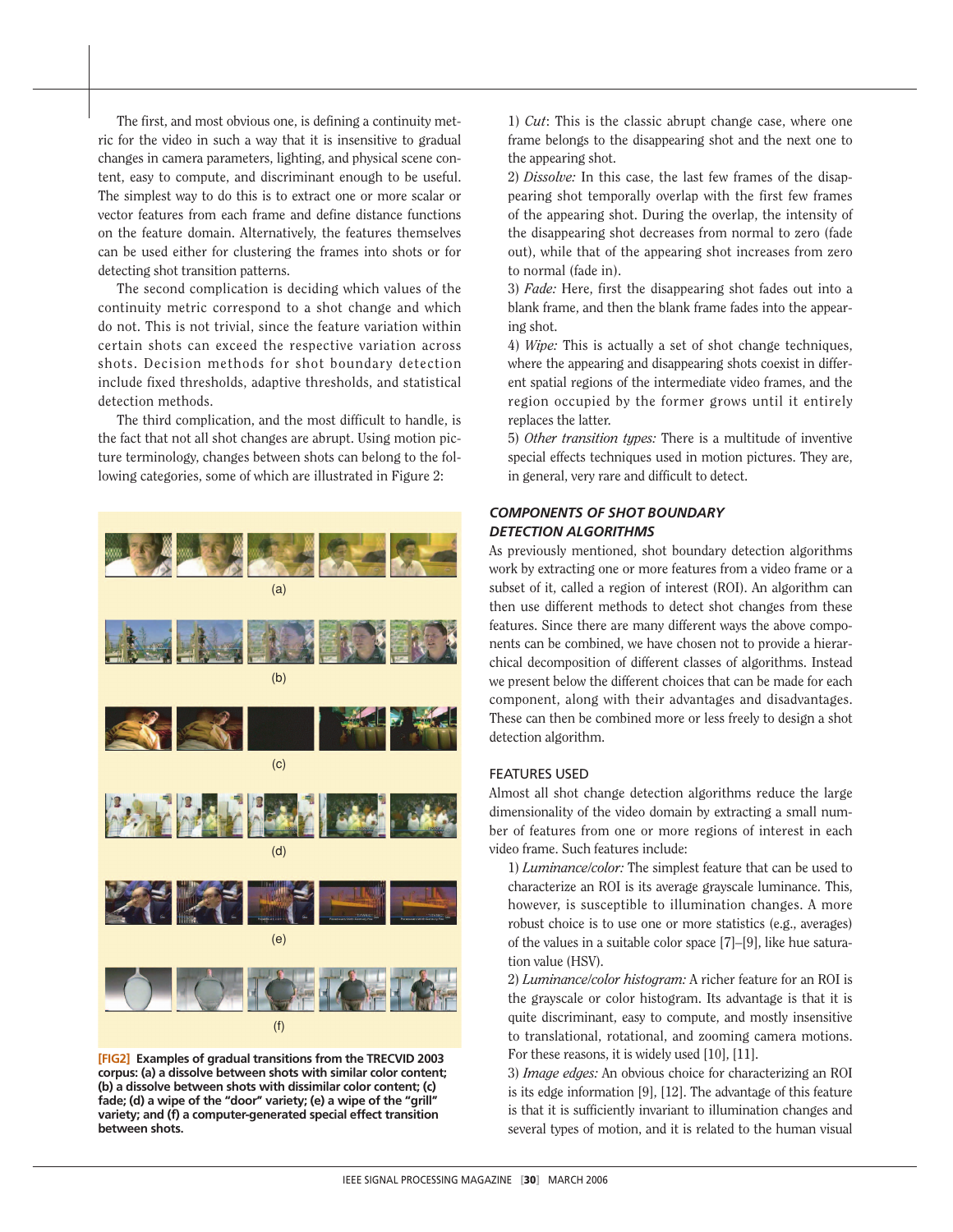perception of a scene. Its main disadvantage is computational cost, noise sensitivity, and, when not postprocessed, high dimensionality.

4) *Transform coefficients (discrete Fourier transform, discrete cosine transform, wavelet):* These are classic ways to describe the image information in an ROI. The discrete cosine transform (DCT) coefficients also have the advantage of being already present in MPEG-encoded video streams or files.

5) *Motion:* This is sometimes used as a feature for detecting shot transitions, but it is usually coupled with other features, since by itself it can be highly discontinuous within a shot (when motion changes abruptly) and is obviously useless when there is no motion in the video.

#### SPATIAL FEATURE DOMAIN

The size of the region from which individual features are extracted plays an important role in the overall performance of shot change detection. A small region tends to reduce detection invariance with respect to motion, while a large region might lead to missed transitions between similar shots. In the following, we will describe various possible choices:

1) *Single pixel:* Some algorithms derive a feature for each pixel. This feature can be luminance, edge strength [9], etc. However, such an approach results in a very large feature vector and is very sensitive to motion, unless motion compensation is subsequently performed.

2) *Rectangular block:* Another method is to segment each frame into equal-sized blocks and extract a set of features (e.g., average color or orientation, color histogram) from these blocks [7], [8]. This approach has the advantage of being invariant to small camera and object motion as well as being adequately discriminant for shot boundary detection.

3) *Arbitrarily shaped region:* Feature extraction can also be applied to arbitrarily shaped and sized frame regions derived by spatial segmentation algorithms. This enables the derivation of features based on the most homogeneous regions, thus facilitating a better detection of temporal discontinuities. The main disadvantage is the usually high computational complexity and instability of region segmentation.

4) *Whole frame:* The algorithms that extract features (e.g., histograms) from the whole frame [11], [13], [14] have the advantage of being very robust with respect to motion within a shot, but tend to have poor performance at detecting the change between two similar shots.

#### FEATURE SIMILARITY METRIC

To evaluate discontinuity between frames based on the selected features, an appropriate similarity/dissimilarity metric needs to be chosen. Assuming that a frame is characterized by *K* scalar features  $F(k)$ ,  $k = 1..K$ , the most traditional choice is to use a *Ln* norm:

$$
D_{L_n}(i, j) = \left(\sum_{k=1}^K |F_i(k) - F_j(k)|^n\right)^{1/n}
$$

Examples of the above are the histogram difference, where  $F(k)$ are the bins of the histogram and  $n = 1$ , and the image difference where  $F(k)$  are the pixels of the (usually subsampled) image and  $n = 2$ . Another example of a commonly used metric, especially in the case of histograms, is the chi-square  $(\chi^2)$ :

$$
D_{\chi^2}(i, j) = \sum_{k=1}^K \frac{(F_i(k) - F_j(k))^2}{F_i(k)}.
$$

#### TEMPORAL DOMAIN OF CONTINUITY METRIC

Another important aspect of shot boundary detection algorithms is the temporal window that is used to perform shot change detection. In general, the objective is to select a temporal window that contains a representative amount of video activity. Options include:

1) *Two frames:* The simplest way to detect discontinuity between frames is to look for a high value of the discontinuity metric between two successive frames [8], [13], [15], [26]. However, such an approach can fail to discriminate between shot transitions and changes within the shot when there is significant variation in activity among different parts of the video or when certain shots contain events that cause brief discontinuities (e.g., photographic flashes). It also has difficulty in detecting gradual transitions.

2) *N-frame window:* The most common technique for alleviating the above problems is to detect the discontinuity by using the features of all frames within a suitable temporal window, which is centered on the location of the potential discontinuity [8], [9], [14], [16].

3) *Interval since last shot change:* Perhaps the most obvious method for detecting a shot end is to compute one or more statistics from the last detected shot change up to the current point, and to check if the next frame is consistent with them, as in [7] and [11]. The problem with such approaches is that there is often great variability within shots, meaning that statistics computed for an entire shot may not be representative of its end.

#### SHOT CHANGE DETECTION METHOD

Having defined a feature (or a set of features) computed on one or more ROIs for each frame (and, optionally, a similarity metric), a shot change detection algorithm needs to detect where these exhibit discontinuity. This can be done in the following ways:

1) *Static thresholding:* This is the most basic decision method, which entails comparing a metric expressing the similarity or dissimilarity of the features computed on adjacent frames against a fixed threshold [11]. This only performs well if video content exhibits similar characteristics over time and only if the threshold is manually adjusted for each video.

2) *Adaptive thresholding:* The obvious solution to the problems of static thresholding is to vary the threshold depending on a statistic (e.g., average) of the feature difference metrics within a temporal window, as in [13] and [16].

.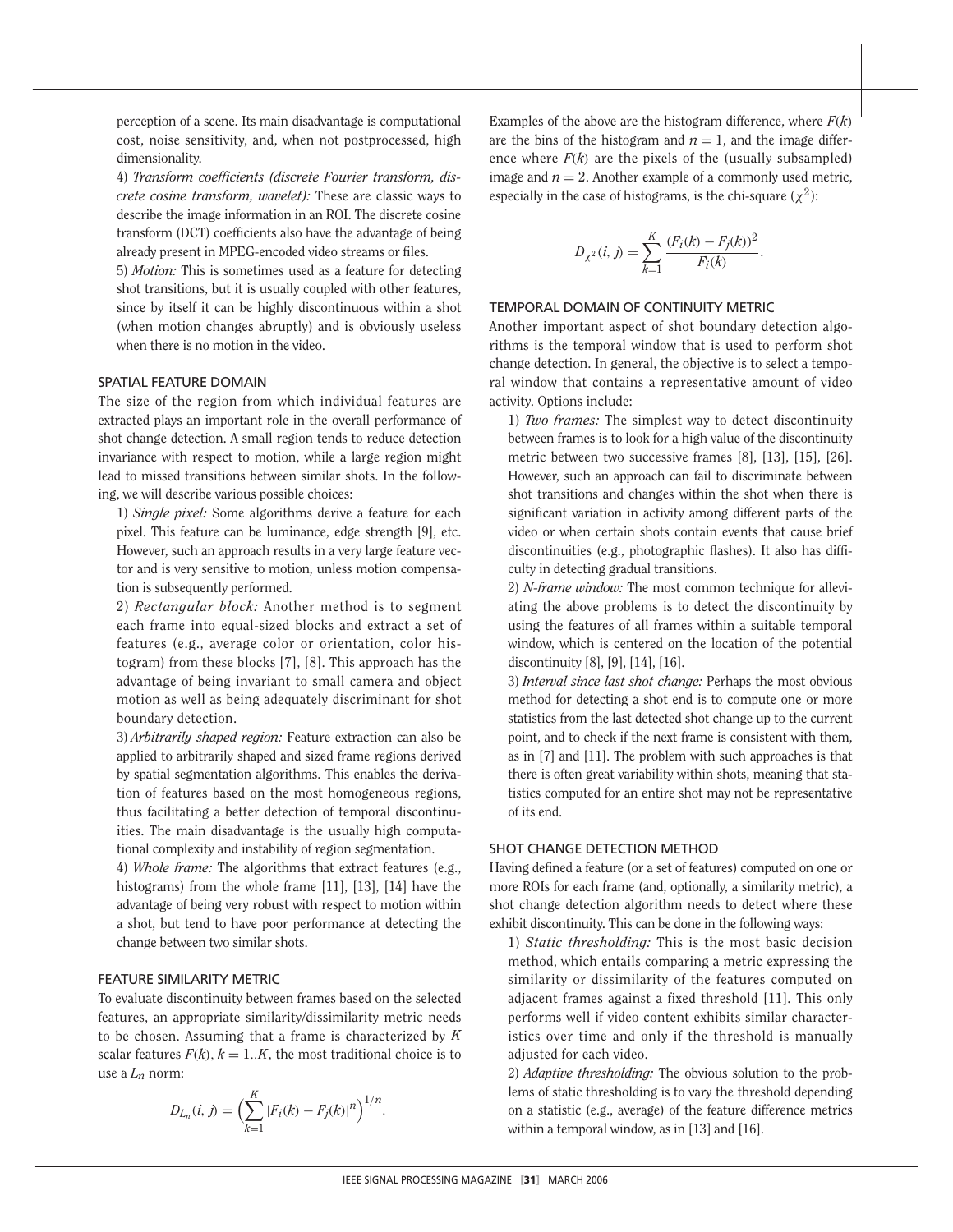3) *Probabilistic detection:* Perhaps the most rigorous way to detect shot changes is to model the pattern of specific types of shot transitions and, presupposing specific probability distributions for the feature difference metrics in each shot, perform optimal a posteriori shot change estimation. This is demonstrated in [7] and [8].

4) *Trained classifier:* A radically different method for detecting shot changes is to formulate the problem as a classification task where frames are separated (through their corresponding features) into two classes, namely "shot change'' and "no shot change,'' and train a classifier (e.g., a neural network) to distinguish between the two classes [14].

#### *PERFORMANCE EVALUATION*

The basic measures in detection and retrieval problems in general are recall, precision, and accuracy. Recall quantifies what proportion of the correct entities (shot changes in our case) are detected, while precision quantifies what proportion of the detected entities are correct. Accuracy reflects the temporal correctness of the detected results, and corresponds to the distance between the detected location of a transition and its true location. Therefore, if we denote by *D* the shot transitions correctly detected by the algorithm, by *DM* the number of missed detections (the transitions that should have been detected but were not), and by  $D_F$  the number of false detections **(the** transitions that should not have been detected but were), we have that:



**[FIG3] A typical shot detection algorithm. (a) Samples of the video content. (b) Histogram of the distribution of the intensity values in the displayed frames. (c) Histogram difference between adjacent frames. (d) A shot change is detected when the histogram difference exceeds a threshold.**

Recall = 
$$
\frac{D}{D + D_M}
$$
  
Precision = 
$$
\frac{D}{D + D_F}.
$$

Because of the richness and variety of digital video content, the effective quantitative (and even qualitative) comparison of the results of different video analysis algorithms is meaningless if they are derived from different video corpora. To alleviate this problem, the TREC video retrieval evaluation [17] (*TRECVID*) was organized. The goal of TRECVID is not only to provide a common corpus of video data as a testbed for different algorithms, but also to standardize and oversee their evaluation and provide a forum for the comparison of the results.

#### *SPECIFIC SHOT BOUNDARY DETECTION ALGORITHMS*

In the previous section, we analyzed the features, metrics, and decision methods that can be used to design a shot boundary detection algorithm. We illustrate the design of such an algorithm in Figure 3. Specifically, the intensity histogram of the whole frame has been chosen as a feature, the histogram difference as a discontinuity metric, and a constant threshold as the shot change detection method. In the following, we will also give some state-of-the-art examples of complete algorithms.

The shot boundary detection problem is thoroughly analyzed by Hanjalic [8], and a probabilistically-based algorithm is proposed. Each video frame is completely segmented into

> nonoverlapping blocks, and the average YUV color component values are extracted from each block. Blocks are matched between each pair of adjacent frames according to average difference between the color components between blocks, and the discontinuity value is then defined as the above-average difference for matching blocks. Adjacent frames are compared for detecting abrupt transitions, while for gradual ones, frames that are separated by the minimum shot length are compared. The a priori likelihood functions of the discontinuity metric are obtained by experiments on manually labeled data. Their choice is largely heuristic. The a priori probability of shot boundary detection, conditional on the time that elapsed since the last shot boundary detection, was modeled as a Poisson function; this was observed to produce good results. The shot boundary detection probability is refined with a heuristic derived from the discontinuity value pattern (for cuts and fades) and from in-frame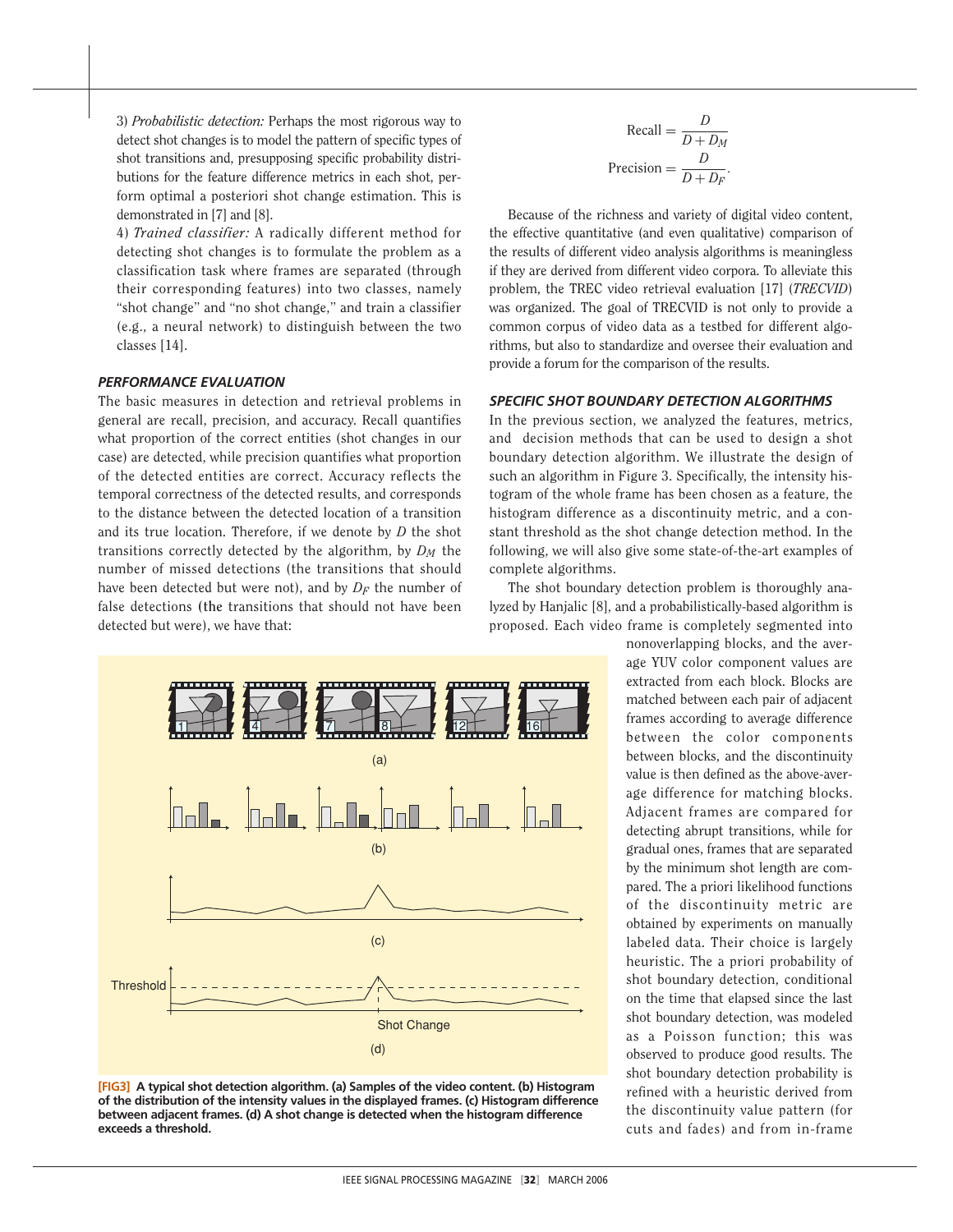variances (for dissolves) in a temporal window around the current frame. Effectively, a different detector is implemented for each transition type. In conclusion, although the proposed method claims to offer a rigorous solution to the shot boundary detection problem, it is somewhat heuristic. Yet the probabilistic analysis of the problem is valid and thorough. Additionally, experimental results are very satisfactory, being perfect for cuts and having good recall and precision for dissolves.

The approach developed by Lienhart [14], detects dissolves (and only dissolves) with a trained classifier (i.e., a neural network), operating on either YUV color histograms, magnitude of directional gradients, or edge-based contrast. The classifier detects possible dissolves at multiple temporal scales and merges the results using a winner-take-all strategy. The interesting part is that the classifier is trained using a dissolve synthesizer, which creates artificial dissolves from any available set of video sequences. Although the videos used for experimental verification are nonstandard, performance is shown to be superior when compared to simple edgebased dissolve detection methods.

Cernekova et al. [11] propose performing singular value decomposition (SVD) on the RGB color histograms of each frame to reduce feature vector dimensionality, in order to make the feature space more discriminant. Initially, video segmentation is performed by comparing the angle between the feature vector of each frame and the average of the feature vectors of the current segment. If their difference is higher than a static threshold, a new segment is started. Segments whose feature vectors exhibit large dispersion are considered to depict a gradual transition between two shots, whereas segments with small dispersion are characterized as shots. Experiments were run on a database of four real TV sequences. The main problem with this approach is the static threshold applied on the angle between vectors to detect shot change, which may be problematic in the case of large intrashot content variation and small intershot content variation.

Boccignone et al. [16] approach the shot boundary detection problem from a completely new angle, using the attentional paradigm for human vision. Fundamentally, their algorithm computes for every frame a set (called a trace) of points of focus of attention (FOA) in decreasing order of saliency and then compares nearby frames by evaluating the consistency of their traces. Shot boundaries are found when the above similarity is below a dynamic threshold. Specifically, FOAs are detected by first computing a saliency map from the normalized sum of multiscale intensity contrast, color contrast (blue-yellow and red-green), and orientation contrast. Then, the most salient points in this map are found using a winner-take-all artificial neural network, which also gives a measure of their saliency. The FOAs are accompanied by the color and shape information in their neighborhoods. The consistency of two traces is computed by first finding homologous FOAs between the two traces based on three different types of local consistency: spatial, temporal (i.e., referring to order of saliency), and visual (i.e., referring to neighborhood information). A cut is then detected by comparing the interframe consistency with a probabilistically derived adaptive threshold, while dissolves are detected in a subsequent phase. The results, given for a subset of TRECVID01 and some news and movie segments, are overall satisfactory but not above the state of the art.

Lelescu and Schonfeld [7] present an interesting statistical approach, which additionally benefits from operating on MPEG-compressed videos. They extract the average luminance and chrominance for each block in every *I* and *P* frame and then perform principal component analysis (PCA) on the resulting feature vectors. It should be noted that the eigenvectors are computed based only on the *M* first frames of each shot. The resulting projected vectors are modeled by a Gaussian distribution whose mean and covariance matrixes are estimated from the *M* first frames of each shot. The originality of the approach is that a change statistic is estimated for each new frame using a maximum likelihood methodology (the generalized likelihood ratio) and, if it exceeds an experimentally determined threshold, a new shot is started. The algorithm has been tested on a number of videos where gradual transitions are common. The test videos used are characterized by the particularly short duration of their shots. This highlights the greatest problem of this algorithm, namely that the extraction of the shot characteristics (eigenspace, mean, and covariance) happens at its very beginning (first *M* frames). This means that in the case of long and nonhomogeneous shots, like the ones common in motion pictures, the values calculated at the start of the shot might not be characteristic of its end.

The joint probability image (JPI) of two frames is defined by Li et al. [15] as a matrix whose [*i*, *j*] element contains the probability that a pixel with color *i* in the first image has color *j* in the second image. They also derive the joint probability projection vector (JPPV) as a one-dimensional projection of the JPI, and the joint probability projection centroid (JPPC) as a scalar measure of the JPI's dispersion. Specific types of transition (dissolve, fade, dither) are observed to have specific JPI patterns. To detect shot changes, possible locations are first detected using the JPPC, and then they are refined, validated, and classified into transition types by matching the JPPV with specific transition patterns. Results are given for a relatively small number of abrupt and gradual transitions. The authors admit the obvious problems this method has with large object and/or camera motion.

Another way to attack the most difficult problem in shot boundary detection, which is the detection of gradual transitions, is to use different algorithms for each type of transition. This is the path followed by Nam and Tewfik [9], who designed two algorithms, one for dissolves and fades and one for wipes. The fade/dissolve detector starts by approximating, within a temporal window, the temporal evolution of the intensity of each pixel in the frame with a B-spline. It then computes a change metric as the negative of the normalized sum of the errors of the above approximations. This metric is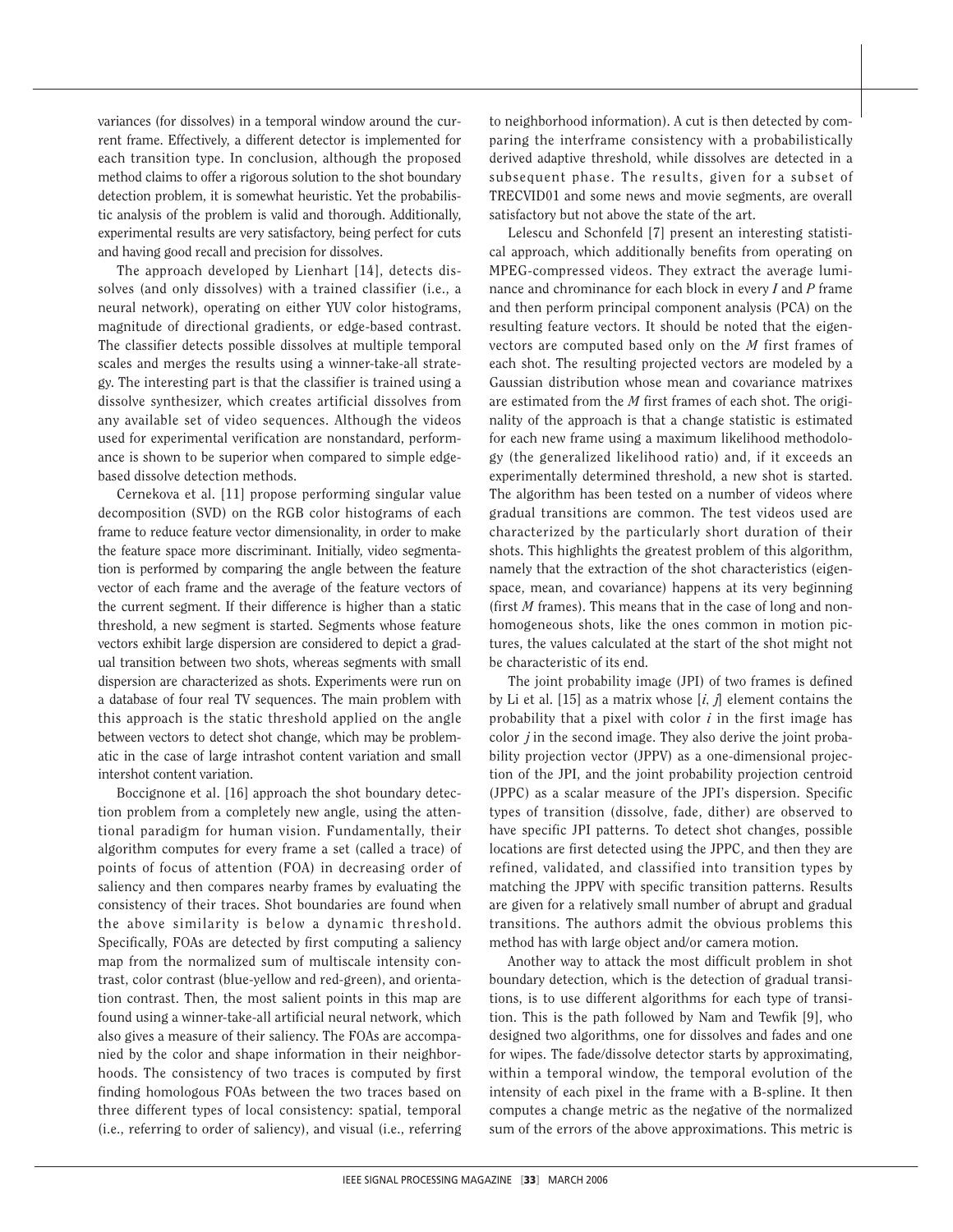then discretized by comparison with a locally adaptive threshold, processed by a morphological filter and used as an indicator of the existence of dissolves and fades. Fades are distinguished from dissolves by additionally checking whether the interframe standard deviation is close to zero. The wipe detector functions by first calculating the difference between one frame and the next, and then multiplying this difference with parts of the frame's two-dimensional (2-D) wavelet transform to enhance directionality. Then, the radon transform of each frame is taken for the four cardinal directions (horizontal, vertical, and the two diagonals) and the same is done for the half-frames (but only for the horizontal and vertical directions). For each frame, the location of the maximum is taken from each of the above projections, representing the location of the strongest edge in each direction. Tracking these maxima over time results in six temporal curves. Wipe candidates are then detected when these curves exhibit a linear increase or decrease, corresponding to the regular movement of the wipe's edge. Finally, the candidates are considered to be verified if they can be efficiently approximated with a B-spline. The results of these methods are close to the state-of-the-art for the sequences tested, but the approach has problems in detecting types of transitions other than the ones it was designed for.

#### **CONDENSED VIDEO REPRESENTATION**

An important functionality when retrieving information in general is the availability of a condensed representation of a larger information unit. This can be the summary of a book, the theme or ground of a musical piece, the thumbnail of an image, or the abstract of a paper. Condensed representation allows us to assess the relevance or value of the information before committing time, effort, or computational and communication resources to process the entire information unit. It can also allow us to extract high-level information when we are not interested in the whole unit, especially during manual organization, classification, and annotation tasks. While for most types of information there is one or more standard forms of condensed representation, this is not the case for video.

In the literature, the term highlighting or storyboarding is used for video representation resulting in distinct images, while skimming is sometimes used for a representation resulting in a shorter video. These classes of methods are illustrated in Figure 4. In addition, we will use the term condensed representation to describe the processes of summarization, highlighting, and skimming in general.

### *HIGHLIGHTING*

Highlighting is the field that has attracted by far the most attention, since it is the simplest and most intuitive. Its purpose is the selection of the video highlights, or those frames that contain the most, or most relevant, information for a given video. Highlighting is sometimes also referred to as key frame extraction.

An advanced, object-based method has been developed by Kim and Hwang [18]. They use the method described in [19]



**[FIG4] Illustration of the different types of condensed representation: (a) original video, (b) highlighting, (c) skimming, (d) hierarchical highlighting, and (e) hierarchical skimming. The "film'' segments denote continuous video, while images denote video frames.**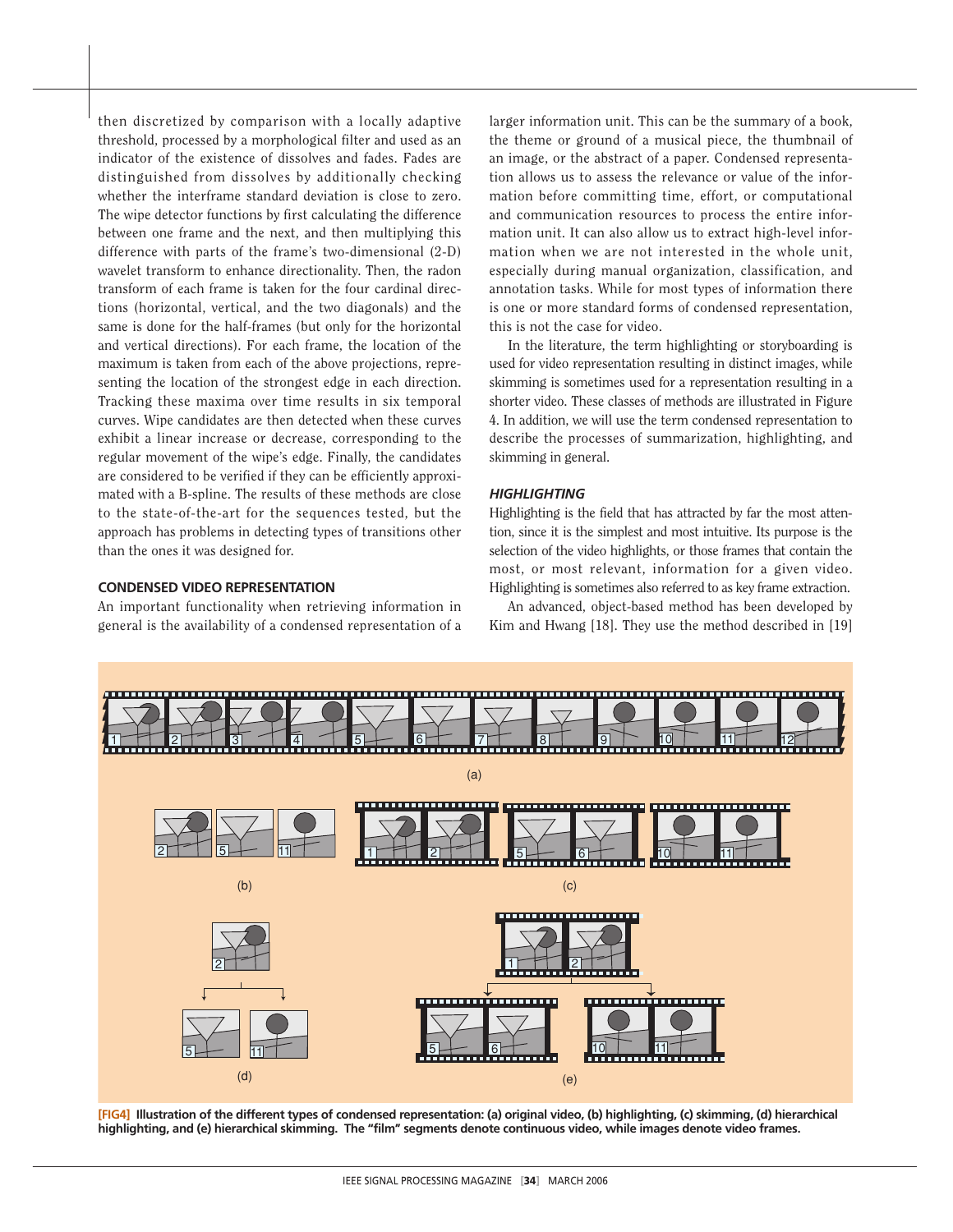to extract objects from each frame, and then use these objects to extract video key frames. Object detection and tracking are performed by conducting Canny edge detection on image differences and then finding areas enclosed by edges and tracking them. The objects are labeled either with the magnitude of the first eight Fourier descriptors (i.e., Fourier transform coefficients of the object contour) or with Hu's seven region moments. The distance between objects is defined as the *L*<sup>1</sup> distance between their descriptors, weighted by experimentally derived constants. Objects in the two frames are paired by the spatial proximity of their centers, and the distance between frames is the maximum of the distance between objects in such pairs. When the number of objects in a frame is different from that of the last frame, then the current frame is automatically labeled as a key frame. Otherwise, a frame is labeled as a key frame if its distance from the previous key frame is greater than a predefined threshold. This objectbased method has the advantage of getting close to the physical semantics of the video. However, like other object-based approaches, it has the disadvantage that it is unable to perform well in complex scenes or in scenes with significant background motion. It is not accidental that all the experimental videos used in this method have a static background and a small number of well-defined objects.

Li et al. [20] approach the highlighting problem from the viewpoint of video compression and attempt to minimize the loss of visual information that occurs during highlighting. First they define the summarization rate as the ratio of the size of the condensed video to the size of the original one. They define distortion as the maximum distance between any frame in the highlighting and any frame in the original video. Then they formulate highlighting as one of two problems: either the minimization of distortion with the summarization rate as a constraint [minimum distortion optimal summarization (MDOS)] or the minimization of the summarization rate with distortion as a constraint [minimum rate optimal summarization (MROS)]. They then present a solution for the MROS problem by means of dynamic programming and a solution for the MDOS problem by efficiently searching through relevant solutions to the MROS problem. The only drawback of their approach is that it is too quantitative and does not address the difference between visual and semantic information.

## *HIERARCHICAL HIGHLIGHTING*

A somewhat different task from highlighting is hierarchical highlighting, where the goal is to extract a hierarchy or a tree of highlight frames, so that the user can then interactively request more detail on the part of the video that interests him.

A semiautomatic method for the extraction of a hierarchy of highlights is proposed by Zhu et al. [27]. First, shots are found and a key frame is arbitrarily chosen for each of them. Similarity between shots is defined as the global color histogram and texture similarity between their key frames. Then shot groups are detected by heuristics based on similarity with the previous and following frames at their borders. Shot groups are described as either spatially coherent (i.e., composed of consecutive similar shots) or temporally coherent (e.g., shots forming a dialog), through clustering using a similarity threshold. Videos, groups, shots, and frames then have to be annotated manually with labels selected from a set of ontologies. The similarity between two groups is defined as the average similarity between shots in one group and the correspondingly most similar shots in the other group, using both the above visual features and the semantic labeling. Scenes are detected heuristically by merging groups according to their similarity. The summary is created hierarchically at four levels (video, scene, group, and shot) by semantically clustering the immediately lower level (e.g., clustering shots to create groups, etc). Finally, the highlighting is constructed by selecting the key frames that correspond to those shots and/or groups that contain the most annotation information. The system described is an advanced and complex one, but it suffers from the need for manual annotation and from the arbitrary selection of the key frame of each shot.

The extraction of the hierarchical highlights is performed in two stages by Ferman and Tekalp [21]. Their algorithm receives as input a video that has already been segmented into shots. Each shot is characterized by its  $\alpha$ -trimmed average luminance histogram (although, theoretically, other features could be used as well), and each frame is characterized by the normalized distance between its histogram and that of the shot to which it belongs. Then fuzzy *c*-means clustering is performed on the frames in each shot, based on the above feature. The clustering is refined by two stages of cluster hardening and the pruning of uncertain data, with a recomputation of the fuzzy *c*-means performed between them. The clustering is repeated with increasing *c*, until decreasing clustering validity is detected. For each cluster, the most representative frame is selected as a key frame, based either on maximal proximity to the cluster's centroid or on maximal fuzzy cluster membership. In a second stage, temporally adjacent clusters with high similarity are merged to reduce the number of key frames generated according to user preference. The same merging approach can also be used to extract a hierarchy of highlights. Clustering is a typical method for highlight extraction, but the technical interest of the work lies in the refinement procedure of the clustering and the automatic determination of the optimal number of clusters.

## *SKIMMING*

Video skimming is more difficult to perform effectively than video highlighting, because it is more difficult to extract appropriate features from its atomic elements (video segments instead of images), since they contain a much greater amount of information.

Gong and Liu [22] partly solve this problem by constraining the skimming to consist of whole shots of the video. First they down-sample the video temporally as well as spatially.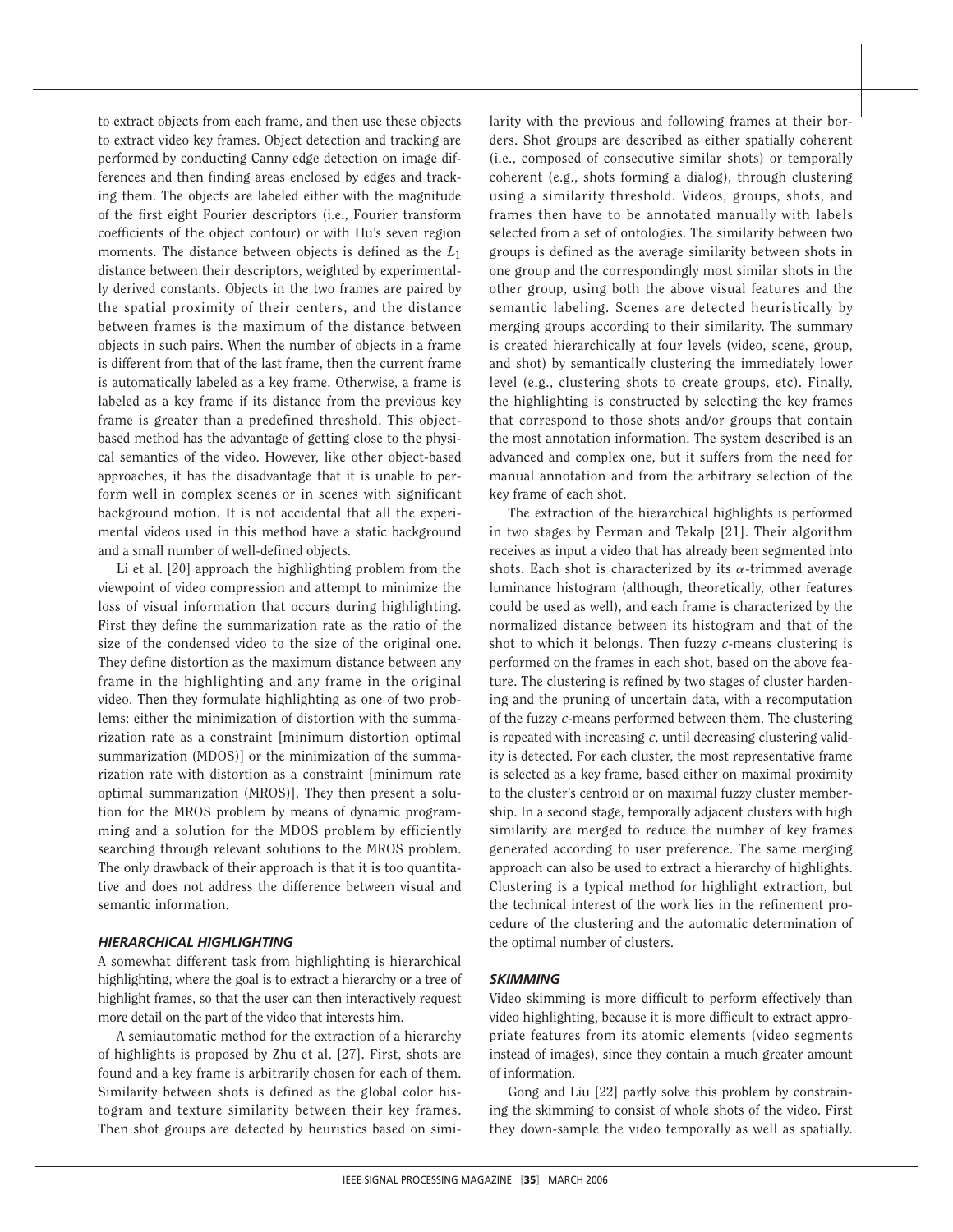Each resulting frame is characterized by its color histogram, and SVD is performed on the resulting feature matrix **A** to reduce its dimensionality. For SVD-reduced frame features  $\psi_i = [v_{i1} v_{i2} \dots v_{in}]^T$ , the authors define a new metric:

$$
\|\psi_i\| = \sqrt{\sum_{j=1}^{\text{rank}(A)} \upsilon_{ij}^2},
$$

which is inversely proportional to the cardinality of the feature within the matrix and, thus, to how typical the frame is within the video. Similarly, for a video segment  $S_i$  the metric  $CON(S_i) = \sum_{\psi_i \in S_i} ||\psi_i||$  is defined as a measure of visual content contained in this segment. The next step is clustering the reduced feature vectors. The most common frame is used to seed the first cluster, which is grown until a heuristic limit is reached. The other clusters are grown in such a way that they have CON(*Si*) similar to that of the first cluster. Then the longest shot is extracted from each cluster, and an appropriate number of these shots is selected to form the summary according to user preferences.

### *HIERARCHICAL SKIMMING*

The creation of hierarchical video skimming is approached by Shipman et al. [23] as the creation of a specific type of video on demand, and as part of their Hyper-Hitchcock hypervideo authoring tool. Their work, which they call detail-on-demand video, is based on video segmentation into "takes,'' which are not real takes but scenes in the case of commercial videos and shots in the case of home videos, and "clips," which are shots in the case of commercial videos and cohesive subsegments of shots in the case of home videos. This way, the authors attempt to sidestep the semantic ambiguity of the scene concept. It should be noted that the segmentation is a prerequisite for their work. The hierarchical skimming method is constructed by selecting, for each level, a number of "clips" and connecting all or some of them to "clips" in the lower levels. The number of levels in the hierarchy is dependant solely on the duration of the video. The "clips'' that make up each level are chosen by three methods: by temporal homogeneity, by a set of heuristics that ensures as much as possible that the selected clips belong to different takes, or by an importance metric that is either precomputed or manually assigned.

A different approach is presented by Ngo et al. [24], who create their hierarchical skimming based mostly on traditional concepts such as scenes and shots. Their first step is to segment the video into shots and subshots. Then the shots are organized as a graph with the vertex length equal to similarity of shot key frames, and grouped into clusters using the normalized cut algorithm. The temporal ordering of shots is used to make another directional graph with the clusters as nodes. This is then used to group clusters into continuous scenes. The attention value of a frame is computed from the motion of the MPEG macroblocks in it, with compensation for camera motion. Then the attention value for shots, clusters, and scenes is calculated by averaging the attention value in the immediately lower level of the hierarchy. The hierarchical skimming is produced by first discarding scenes and clusters that have a low number of shots and/or low attention value, and then for each cluster discarding subshots from those shots that have a low attention value. This procedure is continued until the required skimming length is reached.

### *PERFORMANCE EVALUATION*

Because the objective of the above methods is to extract a semantically informative video representation, their objective performance evaluation is a very difficult affair. In practice, performance evaluation is only feasible by visual inspection of the results. In fact, when most authors need to perform experimental evaluation, they use panels of experts who quantify whether a specific video representation contains all salient information of the original video. Of course, there are other measures of the characteristics of each algorithm, such as the size of the resulting representation, but these provide no information on the quality and completeness of the results.

### **CONCLUSIONS**

It is clear that the field of video shot detection has matured and is capable of detecting not only simple cuts but also gradual transitions with considerable recall and precision. This maturity is also evidenced by the establishment of a standard performance evaluation and comparison benchmark in the form of the TREC video shot detection task. The field has also advanced from simple and heuristic feature comparison methods to rigorous probabilistic methods, along with the use of complex models of the shot transition formation process. However, there is still room for algorithm improvement. It is clear that improved solutions for this problem will involve an increasingly rigorous inclusion of the a priori information about the actual physical process of shot formation as well as a thorough theoretical analysis of the editing effects, or a simulation of their generation as in [14].

On the other hand, condensed video representation remains a largely open issue. In part, this is due to its significantly higher complexity, the greater variety of tasks that fall under its heading, and because the evaluation of its results is almost entirely subjective. Furthermore, the desired condensed video representation may vary with the task at hand: a different representation might be needed for archival purposes than for promotional or educational purposes. However, the main reason for the relative failure of most automatic methods for the extraction of representative or significant frames or video segments is that the concept of being "representative'' or "significant'' is heavily dependent on the semantics of the video, and specifically on the semantic content of each video frame. So it is reasonable to state that the complete solution of the automatic highlighting and skimming tasks depends on the extraction of semantics at the basic (frame and object) level. Still, a significant amount of success has been shown in applications dealing with specific types of video content and when tasks of limited complexity are